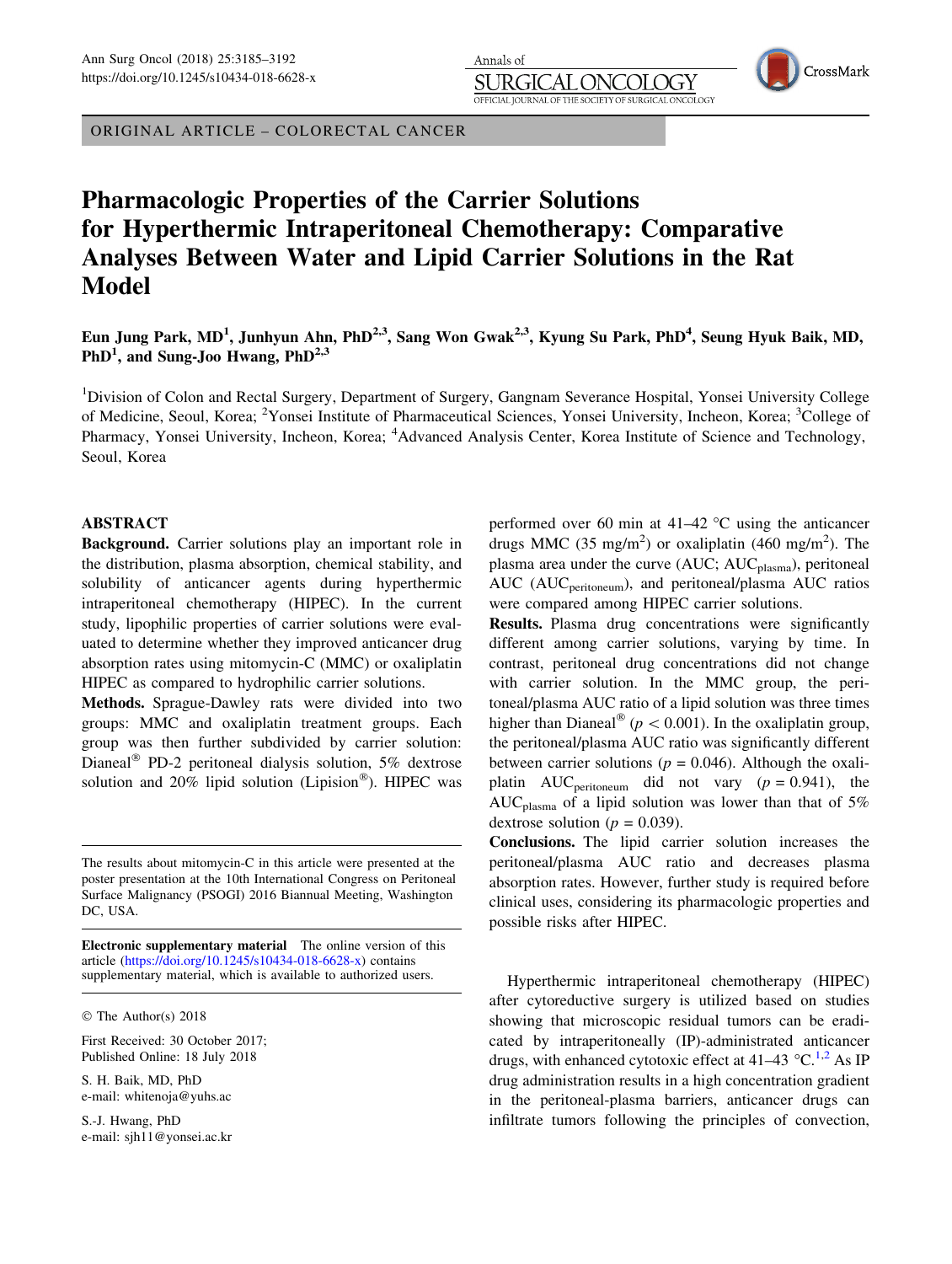diffusion, and recirculation, which is different from sys-temic chemotherapy administration.<sup>[1,3,4](#page-7-0)</sup> High drug concentration within the peritoneal cavity produces a driving force for anticancer drugs to infiltrate tumor cells during HIPEC. $3$  In addition, slow plasma absorption rates of anticancer drugs enhance IP drug efficacy and reduce systemic toxicities.<sup>[5](#page-7-0)</sup>

Anticancer drug tissue penetration during HIPEC depends on several pharmacologic properties, including drug concentration, time of exposure, molecular weight  $(MW)$ , temperature, and lipophilicity.<sup>[6](#page-7-0)</sup> For optimal HIPEC treatment, it is crucial to select the appropriate carrier solution for each anticancer drug to enhance drug activity, because pharmacologic properties are uniquely different during use in the peritoneal cavity. $6.7$  Especially, carrier solutions have an important role in the distribution, plasma absorption, chemical stability, and solubility of anticancer agents during  $HIPEC<sup>8,9</sup>$  $HIPEC<sup>8,9</sup>$  $HIPEC<sup>8,9</sup>$  Previous reports evaluated hydrophilic carrier solution pharmacologic properties for  $HIPEC.<sup>6,10–12</sup>$  $HIPEC.<sup>6,10–12</sup>$  $HIPEC.<sup>6,10–12</sup>$  $HIPEC.<sup>6,10–12</sup>$  $HIPEC.<sup>6,10–12</sup>$  In the current study, the ability of lipophilic carrier solutions to improve the absorption rate of anticancer drugs during HIPEC was determined. In addition, the pharmacologic characteristics of mitomycin C (MMC) and oxaliplatin were evaluated according to HIPEC carrier solution to find the optimal pharmacologic conditions to treat patients with colorectal cancer carcinomatosis.

# METHODS

## Experimental Design

According to anticancer treatment, animals were divided into two groups: MMC or oxaliplatin HIPEC. Three carrier solutions were evaluated in this study: Dianeal® PD-2 1.5% peritoneal dialysis solution (Baxter, USA), 5% dextrose solution, and 20% lipid solution (Lipision®, JW Pharmaceutical, Republic of Korea). Three rats were used to perform HIPEC for each carrier solution. The Animal Research Committee of Ajou University, Republic of Korea (IACUC Number 2016-0029) approved the study protocol. Experiments were performed at the Laboratory Animal Research Center at Ajou University Medical Center, Suwon, Korea.

# Animals

Fifteen, 8-week-old, male Sprague-Dawley rats, weighing 290–320 g, were purchased from Orientbio Inc. (Kyunggi-do, Korea). Mean body surface area (BSA) was calculated by using the Du Bois method. $13$  Rats were housed in filter-top cages for 1 week before experiments with free access to food and water (Ziegler® lab animal

diet, USA). The animal laboratory was kept under standard conditions with temperature  $21-24$  °C, humidity 40–60%, 12-h light cycle, and filtered air. A total of 15 rats, comprising 3 rats per group, was used in this study.

#### Experimental Settings for HIPEC

The HIPEC experimental equipment was setup as shown in Fig. [1](#page-2-0). The inflow line was inserted into the roller of a peristaltic pump (Masterflex C/L pump®, Bernant, USA) and delivered HIPEC solutions at a flow rate of 40 mL/ min. The outflow line connected the abdominal cavity to a reservoir chamber. Outflow line circulating fluids could be returned to the reservoir chamber using negative pressure induced by suction. The temperature of circulating HIPEC solutions was maintained at  $41-42$  °C. Both inflow and outflow lines were heated by a circulating warm bath (Lauda E100®, Lauda, Germany). Three sites were monitored for consistent temperature using thermometers: circulating HIPEC solutions in the rat abdominal cavity and rectum, and the heated water in the warm bath.

# Hyperthermic Intraperitoneal Chemotherapy (HIPEC) Procedure

All animals received general inhalation anesthesia using 3% isoflurane with 1:1 oxygen and nitrous oxide before HIPEC procedures. Before the anesthesia, 20 mL of water was given orally to all rats to prevent dehydration. According to the Coliseum technique, a 4- to 5-cm medial longitudinal incision was made in the rat abdominal wall.<sup>[14](#page-7-0)</sup> Then, all margins of the abdominal wall were elevated and fixed in the acryl plates, which were located 15-cm above the basal plate. After setting the HIPEC equipment as described in Fig. [1](#page-2-0), HIPEC solutions were prepared with MMC (35 mg/m<sup>2</sup>) or oxaliplatin of (460 mg/m<sup>2</sup>), which were mixed with 300 mL of carrier solution. Blood and peritoneal fluid samples were collected at 0 (starting time), 5, 10, 20, 30, 45, and 60 min after beginning HIPEC. Peritoneal fluid was collected in the HIPEC circulated fluid of the abdominal cavity, and blood samples were collected from the retro-orbital venous sinus after inhalation anesthesia. All samples were kept frozen at  $-60$  °C until further analyses.

# Sample Preparation and Analytical Methods

Samples were thawed at room temperature before analyzing drug concentration. Protein precipitation was performed to remove blood and peritoneal components. For MMC analysis, samples were centrifuged at 15,000 rpm at  $4^{\circ}$ C for 15 min. Then, 75 µL of the supernatant was diluted with  $90\%$  acetonitrile (300  $\mu$ L). After vortex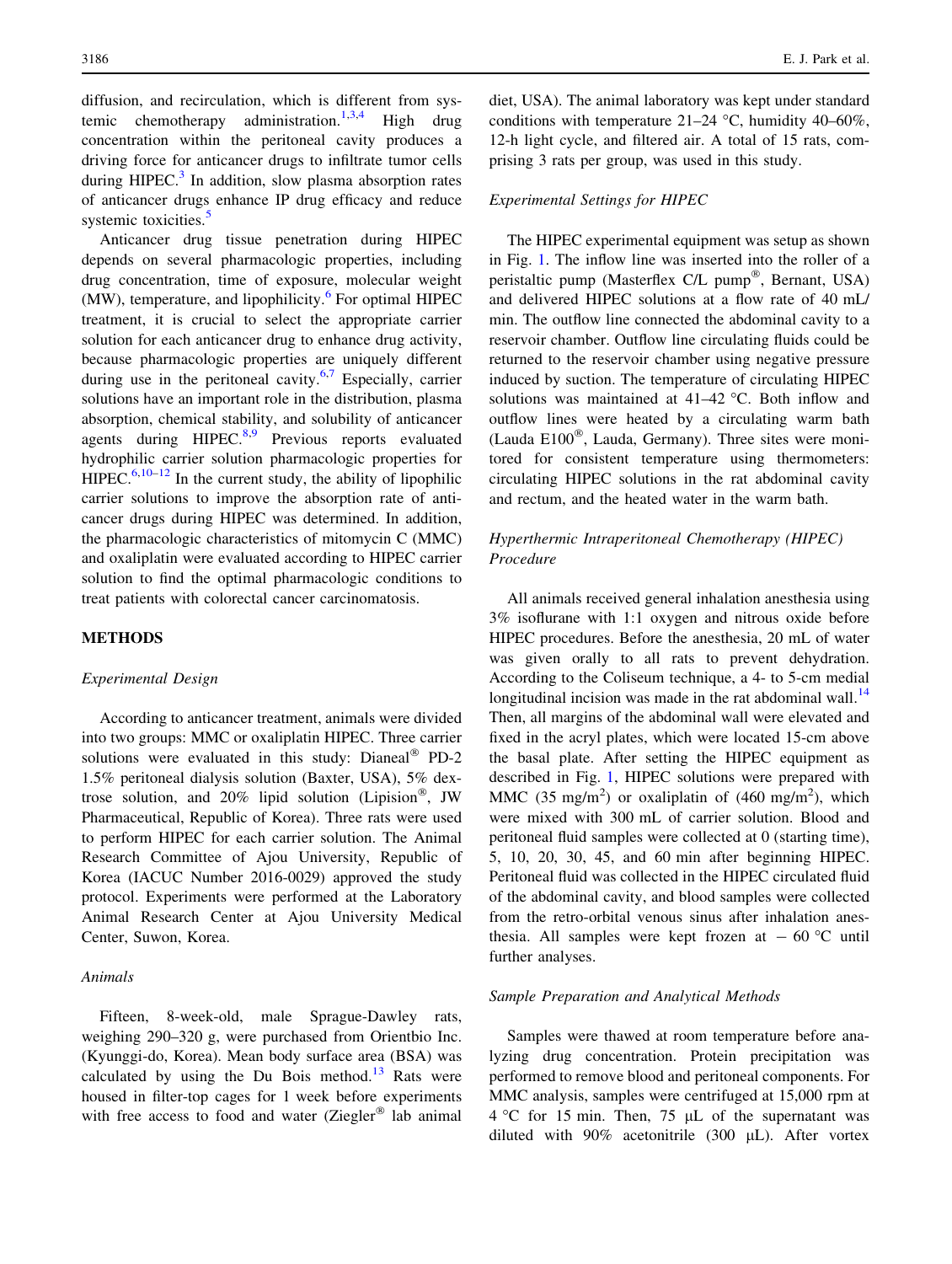<span id="page-2-0"></span>

FIG. 1 HIPEC rat model

shaking for 10 min at room temperature, samples were centrifuged again at 15,000 rpm,  $4^{\circ}$ C for 15 min. After removing the organic solvent layer and precipitated proteins, supernatants were leached with a  $0.2$ - $\mu$ m syringe filter. The filtered supernatants were then analyzed by tandem mass spectrometry (Agilent 6490 QQQ Triple Quadrupole LC/MS System®, Agilent Technologies, Santa Clara, CA) to measure MMC drug concentrations.

Oxaliplatin solutions were analyzed by inductively coupled plasma-quadrupole mass spectrometry (ICP-QMS; NexION 300D®, PerkinElmer, US). To measure platinum complex in the oxaliplatin, samples were prepared using a microwave digestion system. Samples were placed in Teflon vessels with  $5$  mL of  $HNO<sub>3</sub>$  and digested in a microwave oven at 800 W for 1 h. After diluting to 25 mL with distilled water, samples were analyzed by ICP-QMS.

#### Statistical Analyses

Statistical analyses were performed using SPSS 23 (SPSS Inc., Chicago, IL), SAS 9.3 (SAS Institute Inc., Cary, NC), and R 3.4.1 software (The R Foundation for Statistical Computing). Linear mixed models were used to compare drug concentrations between carrier solutions according to time. The independent  $t$  test and one-way analysis of variance (ANOVA) were used to compare area under the curve (AUC) ratios among carrier solutions. Post-hoc analyses were performed using the Scheffe correction method. A  $p$  value  $\lt 0.05$  was considered statistically significant.

## RESULTS

# Comparison of Drug Concentrations over Time During **HIPEC**

In the MMC group, the plasma drug concentration in the Dianeal<sup>®</sup> group was increased compared to the lipid solution over time, as shown in Table [1](#page-3-0) and Fig. [2](#page-4-0)a. However, MMC concentrations in the peritoneal fluid were not significantly different between Dianeal® and lipid solutions ( $p = 0.2313$ ).

In the oxaliplatin group, the plasma drug concentrations were significantly different among the carrier solutions by time ( $p = 0.0049$ ). The plasma absorption rate was highest in the oxaliplatin mixed with 5% dextrose solution group (Fig. [2c](#page-4-0)). However, oxaliplatin concentrations in the peritoneal fluid were not significantly different among the carrier solutions (Table [1\)](#page-3-0).

# Comparison of AUC Ratios Between Water and Lipid Solutions

In the MMC group, the AUC of the peritoneal fluid  $(AUC<sub>peritoneum</sub>)$  was higher in the lipid carrier solution than Dianeal®. Conversely, the AUC of the plasma ( $AUC_{plasma}$ ) was lower in the lipid solution compared to Dianeal®. Thus, the peritoneal/plasma AUC ratio of the lipid carrier solution was approximately three times higher than Dianeal<sup>®</sup> in the MMC group ( $p < 0.001$ ; Table [2](#page-5-0)).

In the oxaliplatin group, the  $AUC_{\text{peritoneum}}$  was not significantly different among the carrier solutions ( $p = 0.941$ ). However, the  $AUC_{plasma}$  of the 5% dextrose solution was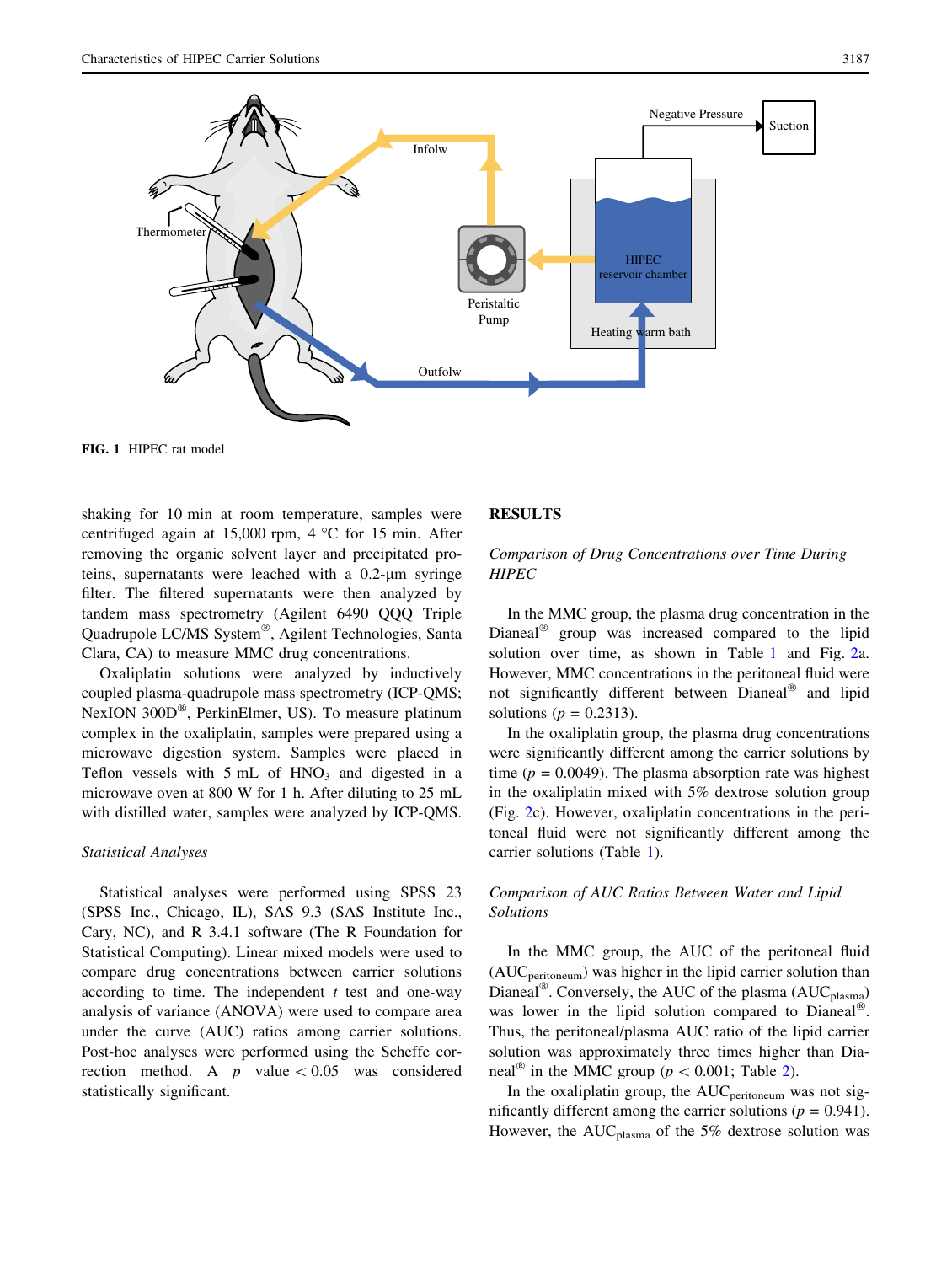<span id="page-3-0"></span>

|                                                                                                                    |                                                                                                                                                |                                                                                                                                               |                                                                                                                                                | <b>TADITE 1</b> Concentration of structures between water and ripti carrier solutions during raters                                                                                                                                                           |                                                                                                                                                                             |                                                                                                                                                                           |                                                                                                                                                                             |                                                                                                     |
|--------------------------------------------------------------------------------------------------------------------|------------------------------------------------------------------------------------------------------------------------------------------------|-----------------------------------------------------------------------------------------------------------------------------------------------|------------------------------------------------------------------------------------------------------------------------------------------------|---------------------------------------------------------------------------------------------------------------------------------------------------------------------------------------------------------------------------------------------------------------|-----------------------------------------------------------------------------------------------------------------------------------------------------------------------------|---------------------------------------------------------------------------------------------------------------------------------------------------------------------------|-----------------------------------------------------------------------------------------------------------------------------------------------------------------------------|-----------------------------------------------------------------------------------------------------|
| Anticancer drugs                                                                                                   | Mitomycin-C                                                                                                                                    |                                                                                                                                               |                                                                                                                                                |                                                                                                                                                                                                                                                               |                                                                                                                                                                             |                                                                                                                                                                           |                                                                                                                                                                             |                                                                                                     |
| Estimated samples                                                                                                  | Plasma                                                                                                                                         |                                                                                                                                               |                                                                                                                                                |                                                                                                                                                                                                                                                               | Peritoneal fluid                                                                                                                                                            |                                                                                                                                                                           |                                                                                                                                                                             |                                                                                                     |
| Carrier solutions                                                                                                  | Drug concentration (ng/mL)                                                                                                                     |                                                                                                                                               | Overall p value <sup>†</sup>                                                                                                                   |                                                                                                                                                                                                                                                               | Drug concentration (ng/mL)                                                                                                                                                  |                                                                                                                                                                           | Overall p value <sup>†</sup>                                                                                                                                                |                                                                                                     |
| Time                                                                                                               | $\widehat{\mathcal{E}}$<br>Dianeal <sup>®</sup> $(n =$                                                                                         | Lipid solution (n                                                                                                                             | $=$ 3)                                                                                                                                         |                                                                                                                                                                                                                                                               | $\widehat{\mathcal{E}}$<br>Dianeal® $(n =$                                                                                                                                  | Lipid solution $(n = 3)$                                                                                                                                                  |                                                                                                                                                                             |                                                                                                     |
| $\circ$                                                                                                            | $0 \pm 0$                                                                                                                                      | $0 \pm 0$                                                                                                                                     |                                                                                                                                                | Carrier solution: $p = 0.0419$                                                                                                                                                                                                                                | $4129.5 \pm 562.1$                                                                                                                                                          | $5637.4 \pm 353.7$                                                                                                                                                        |                                                                                                                                                                             | Carrier solution: $p = 0.1447$                                                                      |
| 5                                                                                                                  | $52 \pm 4.0$                                                                                                                                   | $33.5 \pm 0.1$                                                                                                                                | Time: $p < 0.0001$                                                                                                                             |                                                                                                                                                                                                                                                               | $3687.6 \pm 399.5$                                                                                                                                                          | $5110.3 \pm 1190.9$                                                                                                                                                       | Time: $p < 0.0001$                                                                                                                                                          |                                                                                                     |
| $\Xi$                                                                                                              | $83.8 \pm 9.5$                                                                                                                                 | $54.0 \pm 14.$                                                                                                                                |                                                                                                                                                | Carrier solution $\cdot$ time: $p = 0.0332$                                                                                                                                                                                                                   | $3532.3 \pm 229.7$                                                                                                                                                          | $3651.0 \pm 946.7$                                                                                                                                                        |                                                                                                                                                                             | Carrier solution $\cdot$ time: $p = 0.2313$                                                         |
| $\overline{c}$                                                                                                     | $105.9 \pm 5.1$                                                                                                                                | $54.2 \pm 5.7$                                                                                                                                |                                                                                                                                                |                                                                                                                                                                                                                                                               | $3234.5 \pm 421.0$                                                                                                                                                          | $3372.3 \pm 362.2$                                                                                                                                                        |                                                                                                                                                                             |                                                                                                     |
| $\overline{\mathcal{E}}$                                                                                           | $122.3 \pm 3.8$                                                                                                                                | $58.1 \pm 13.0$                                                                                                                               |                                                                                                                                                |                                                                                                                                                                                                                                                               | $2440.7 \pm 197.0$                                                                                                                                                          | $2776.2 \pm 318.0$                                                                                                                                                        |                                                                                                                                                                             |                                                                                                     |
| 45                                                                                                                 | $173.8 \pm 22.2$                                                                                                                               | $61.1 \pm 6.1$                                                                                                                                |                                                                                                                                                |                                                                                                                                                                                                                                                               | $1982.2 \pm 233.5$                                                                                                                                                          | $2380.9 \pm 351.0$                                                                                                                                                        |                                                                                                                                                                             |                                                                                                     |
| $\degree$                                                                                                          | $203.3 \pm 18.7$                                                                                                                               | $50.0 \pm 9.7$                                                                                                                                |                                                                                                                                                |                                                                                                                                                                                                                                                               | $1515.8 \pm 178.7$                                                                                                                                                          | $2366.9 \pm 204.3$                                                                                                                                                        |                                                                                                                                                                             |                                                                                                     |
| Anticancer drugs                                                                                                   | Oxaliplatin                                                                                                                                    |                                                                                                                                               |                                                                                                                                                |                                                                                                                                                                                                                                                               |                                                                                                                                                                             |                                                                                                                                                                           |                                                                                                                                                                             |                                                                                                     |
| Estimated samples                                                                                                  | Plasma                                                                                                                                         |                                                                                                                                               |                                                                                                                                                |                                                                                                                                                                                                                                                               | Peritoneal fluid                                                                                                                                                            |                                                                                                                                                                           |                                                                                                                                                                             |                                                                                                     |
| Carrier solutions                                                                                                  | Drug concentration (ng/mL)                                                                                                                     |                                                                                                                                               |                                                                                                                                                | Overall p value <sup>†</sup>                                                                                                                                                                                                                                  | Drug concentration (ng/mL)                                                                                                                                                  |                                                                                                                                                                           |                                                                                                                                                                             | Overall p value <sup>†</sup>                                                                        |
| Time                                                                                                               | $\widehat{\mathcal{E}}$<br>Dianeal® $(n =$                                                                                                     | 5% Dextrose<br>$(n=3)$                                                                                                                        | Lipid solution<br>$(n = 3)$                                                                                                                    |                                                                                                                                                                                                                                                               | Dianeal® $(n = 3)$                                                                                                                                                          | 5% Dextrose<br>$(n = 3)$                                                                                                                                                  | Lipid solution<br>$(n=3)$                                                                                                                                                   |                                                                                                     |
| Mean $\pm$ standard deviation<br>$\overline{c}$<br>45<br>$\degree$<br>$\Xi$<br>$\overline{\mathcal{E}}$<br>$\circ$ | $2356.9 \pm 1238.4$<br>$3667.1 \pm 1527.2$<br>$433.2 \pm 121.0$<br>$928.5 \pm 240.1$<br>$[503.9 \pm 555.1$<br>$0.0 \pm 0.0$<br>$331.3 \pm 3.8$ | $2548.6 \pm 1406.8$<br>$4627.5 \pm 1346.4$<br>$633.2 \pm 121.6$<br>$3045.5 \pm 397.9$<br>892.4 ± 447.7<br>$7093.9 \pm 946.1$<br>$0.0 \pm 0.0$ | $2126.0 \pm 1403.9$<br>$440.4 \pm 112.0$<br>$906.7 \pm 363.5$<br>$1129.6 \pm 428.9$<br>$2541.9 \pm 966.1$<br>$276.2 \pm 52.0$<br>$0.0 \pm 0.0$ | The linear mixed model was used to calculate p values and to compare the concentration of anticancer drugs among carrier solutions according to the time<br>time: $p = 0.0049$<br>Time: $p < 0.0001$<br>Carrier solution -<br>Carrier solution:<br>$p=0.0048$ | 34,053.1 $\pm$ 1020.0<br>$29,652.3 \pm 2882.0$<br>$30,996.5 \pm 2960.2$<br>$27,671.9 \pm 2273.3$<br>$28,737.9 \pm 5267.0$<br>$27,329.7 \pm 4951.2$<br>$30,573.2 \pm 5042.3$ | $34172.5 \pm 2721.1$<br>$33,323.1 \pm 6834.2$<br>$32,412.8 \pm 2838.9$<br>$32,907.0 \pm 3919.8$<br>$29,145.2 \pm 2315.7$<br>$31,320.5 \pm 5696.8$<br>$30,239.3 \pm 598.2$ | $24,162.1 \pm 6562.2$<br>$26,755.2 \pm 8213.6$<br>$23,444.7 \pm 6613.9$<br>$25,220.9 \pm 6078.8$<br>$25,870.7 \pm 6310.5$<br>$26,504.4 \pm 7815.0$<br>$29,700.3 \pm 7873.8$ | time: $p = 0.6249$<br>Time: $p = 0.7322$<br>Carrier solution -<br>Carrier solution:<br>$p = 0.0307$ |

luring HIPEC TABLE 1 Concentration of anticancer drugs between water and lipid carrier solutions during HIPEC  $\ddot{\phantom{a}}$ C  $\ddot{\phantom{0}}$ TARIF

The linear mixed model was used to calculate p values and to compare the concentration of anticancer drugs among carrier solutions according to the time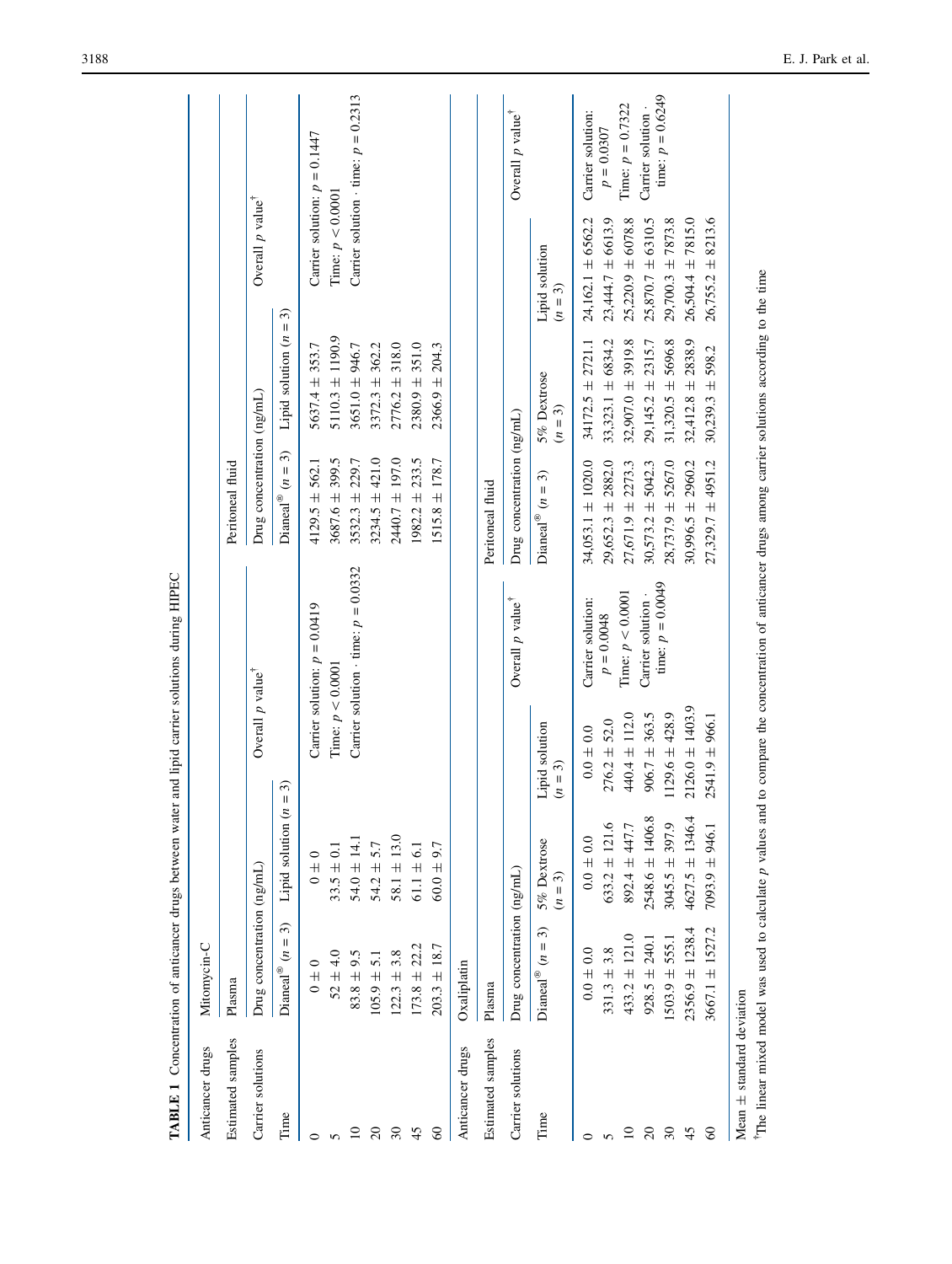

<span id="page-4-0"></span>



FIG. 2 Concentrations of mitomycin-C (MMC) and oxaliplatin by HIPEC carrier solution. The concentration of MMC in plasma (a) and in the peritoneal fluid (b). The concentration of oxaliplatin in the

higher than that of the lipid solution ( $p = 0.039$ ). There was no significant difference in the  $AUC_{plasma}$  between the 5% dextrose solution and Dianeal<sup>®</sup> ( $p = 0.070$ ). The oxaliplatin AUC ratio was different among the carrier solutions. In particular, the oxaliplatin AUC ratio in the lipid solution was marginally higher than that of the 5% dextrose solution during HIPEC ( $p = 0.056$ ). According to AUC ratios of oxaliplatin, which were cut off at 30 min, AUC ratio of lipid solution was higher than 5% dextrose solution (Supplementary Table 1).

# Plasma Drug Concentration Gradient by Carrier Solution

To estimate the changes in plasma drug concentration among the carrier solutions, the plasma concentration

plasma (c) and in the peritoneal fluid (d).  $C_{\text{MMC}}$ , concentration of MMC; C<sub>oxaliplatin</sub>, concentration of oxaliplatin

gradient of anticancer drugs was calculated using a linear mixed model, according to time. As shown in Table [3,](#page-6-0) the estimated plasma concentration gradient of MMC had a steeper slope with Dianeal® compared with the lipid solution. On the other hand, the estimated plasma concentration gradient of oxaliplatin had a steeper slope in the 5% dextrose solution compared to both the Dianeal® and the lipid solution  $(p<0.001)$ . However, there was no significant difference in the oxaliplatin estimated plasma concentration gradient between the Dianeal® and lipid solutions.

# DISCUSSION

HIPEC has pharmacologic principles that provide regionally intensified antineoplastic drug concentration in the peritoneal cavity and promote tumor cell penetration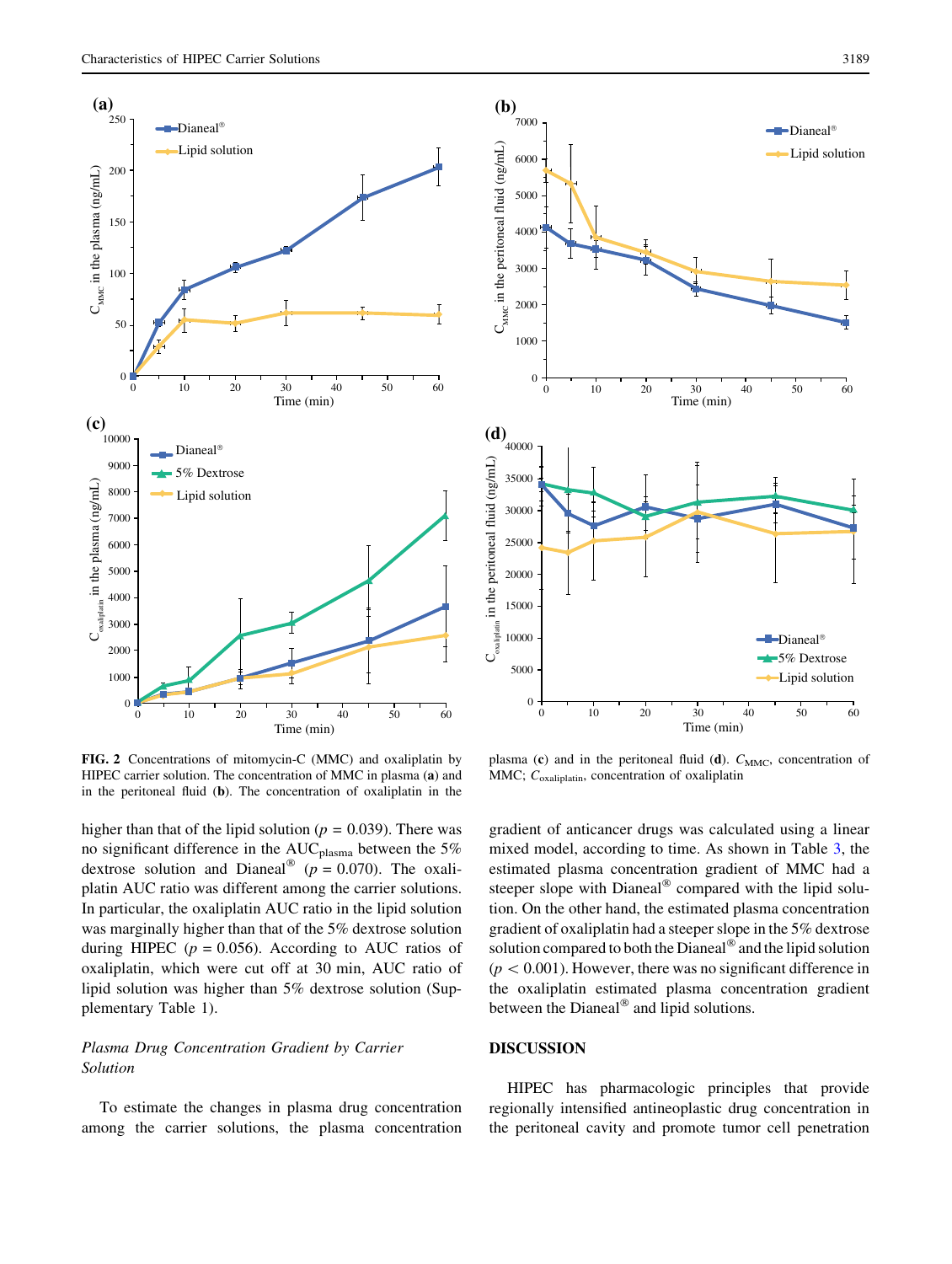TABLE 2 Comparison of AUC ratios between water and lipid carrier solutions during HIPEC

**ABLE 2** Comparison of AUC ratios between water and lipid carrier solutions during HIPEC

| Anticancer                       | Mitomycin-C                                              |                                           |                   | Oxaliplatin     |                                                                                 |                |       |                                                     |                                                                                                             |       |
|----------------------------------|----------------------------------------------------------|-------------------------------------------|-------------------|-----------------|---------------------------------------------------------------------------------|----------------|-------|-----------------------------------------------------|-------------------------------------------------------------------------------------------------------------|-------|
| Carrier<br>lrugs                 | <b>Dianeal®</b>                                          | Lipid solution                            | $value^{\dagger}$ | <b>Dianeal®</b> | 5% dextrose solution Lipid solution                                             |                |       | p value <sup>T</sup> Post-hoc analysis <sup>a</sup> |                                                                                                             |       |
| solutions                        |                                                          |                                           |                   |                 | (SDW)                                                                           |                |       |                                                     | <i>p</i> value <i>p</i> value <i>p</i> value<br>(Dianeal (Dianeal (SDW<br>vs. ws. lipid) vs.<br>SDW) lipid) |       |
| <b>NUC</b> peritoneum            |                                                          | $159,209.3 \pm 6843.8$ 188,918.4 ± 3341.9 |                   |                 | $0.003$ 1,671,286 ± 176,313.1 1,690,563 ± 411,394.1 1,594,976 ± 418,625.8 0.941 |                |       | 0.998                                               | 0.966                                                                                                       | 0.947 |
| $\mathrm{AUC}_{\mathrm{plasma}}$ | $7684.8 \pm 575.4$                                       | $3203.1 \pm 46.4$                         | 0.005             |                 | $95,540.1 \pm 39,851.3$ $196,029.4 \pm 47,823.8$ $78,824.3 \pm 37,743.6$ 0.028  |                |       | 0.070                                               | 0.890                                                                                                       | 0.039 |
| AUC ratio <sup>b</sup>           | $20.8 \pm 1.6$                                           | $59.0 \pm 1.0$                            | 0.001             | $19.3 \pm 6.6$  | $8.7\,\pm\,1.6$                                                                 | $22.2 \pm 6.1$ | 0.046 | 0.125                                               | 0.806                                                                                                       | 0.056 |
|                                  | Bold values are statistically significant ( $p < 0.05$ ) |                                           |                   |                 |                                                                                 |                |       |                                                     |                                                                                                             |       |
| Independent t test               |                                                          |                                           |                   |                 |                                                                                 |                |       |                                                     |                                                                                                             |       |

--

 $\mathrm{^bAUC}_{\mathrm{peritoneun}}/\mathrm{AUC}_{\mathrm{plasma}}$ 

'AUCperitoneum/AUC plasma

One-way analysis of variances among groups (ANOVA) aPost-hoc analysis was calculated by the Scheffe correction method

Post-hoc analysis was calculated by the Scheffe correction method

<span id="page-5-0"></span>3190 E. J. Park et al.

with a prolonged presence in the peritoneal-plasma barrier. $3$  Based on the anatomical structures of the peritoneum, anticancer drugs that have large MW and water insolubility are correlated with a larger AUC ratio and longer stay in the peritoneal cavity.<sup>[1](#page-7-0)</sup> The intercellular gaps of the mesothelium are larger than those in the endothelium; therefore, large molecules that cannot pass through endothelial layers do penetrate mesothelial layers. The MW of MMC is 334.3 g/mol and that of oxaliplatin is 397.3 g/mol, both smaller than anticancer drugs paclitaxel  $(MW = 853.9 \text{ g/mol})$  and docetaxel  $(MW = 861.9$ g/mol).<sup>[4](#page-7-0)</sup> In addition, the logarithm ratio of partition coefficient (log P) of MMC is  $-1.6$  and oxaliplatin is  $-0.47$ , which tends to be water-soluble. Therefore, these pharmacologic characteristics of both MMC and oxaliplatin are not inherently suitable to enhance the effect of IP chemotherapy, with the exception of water solubility, which is a useful characteristic to circulate solutes during HIPEC.

However, importantly, our results demonstrate that the use of a lipid carrier solution increased the AUC ratio and reduced the plasma absorption rate. Although the oxaliplatin AUC<sub>peritoneum</sub> was not significantly different among carrier solutions, our data showed that a lipid carrier solution has advantages, controlling the permeability of endothelial layers and reducing the plasma absorption rate during HIPEC. This could be a result of hydrophobic lipid particles that are resistant to traversing the plasma membrane of endothelial cell layers.

In HIPEC treatment of colorectal cancer patients with peritoneal carcinomatosis, both MMC and oxaliplatin are used. The MMC carrier solution currently used in most HIPEC centers is an isotonic solution.<sup>[15](#page-7-0)</sup> Therefore, in this study, we compared the effects of carrier solutions except 5% dextrose solution in the MMC HIPEC. However, the optimal selection of carrier solution during oxaliplatin HIPEC is still debated, as oxaliplatin can be degraded in chloride-containing carrier solutions, because the oxalate ligand of oxaliplatin can be substituted into chloride ions.<sup>[12](#page-7-0)</sup> Elias et al. $^{16}$  $^{16}$  $^{16}$  reported favorable oncological outcomes using oxaliplatin with 5% dextrose carrier solution. However, it has been reported that the hypotonicity of the dextrose solution increases the risk of postoperative complications after HIPEC, such as severe electrolyte imbalance, hyperglycemia, tissue edema, and intraperi-toneal hemorrhagic complications.<sup>[10,17–19](#page-7-0)</sup> Therefore, in the current study, we compared the oxaliplatin AUC ratios among three carrier solutions: 5% dextrose solution, Dianeal®, and lipid solution to compare lipophilicity versus hydrophilicity and chloride-containing versus non-chloride-containing solutions.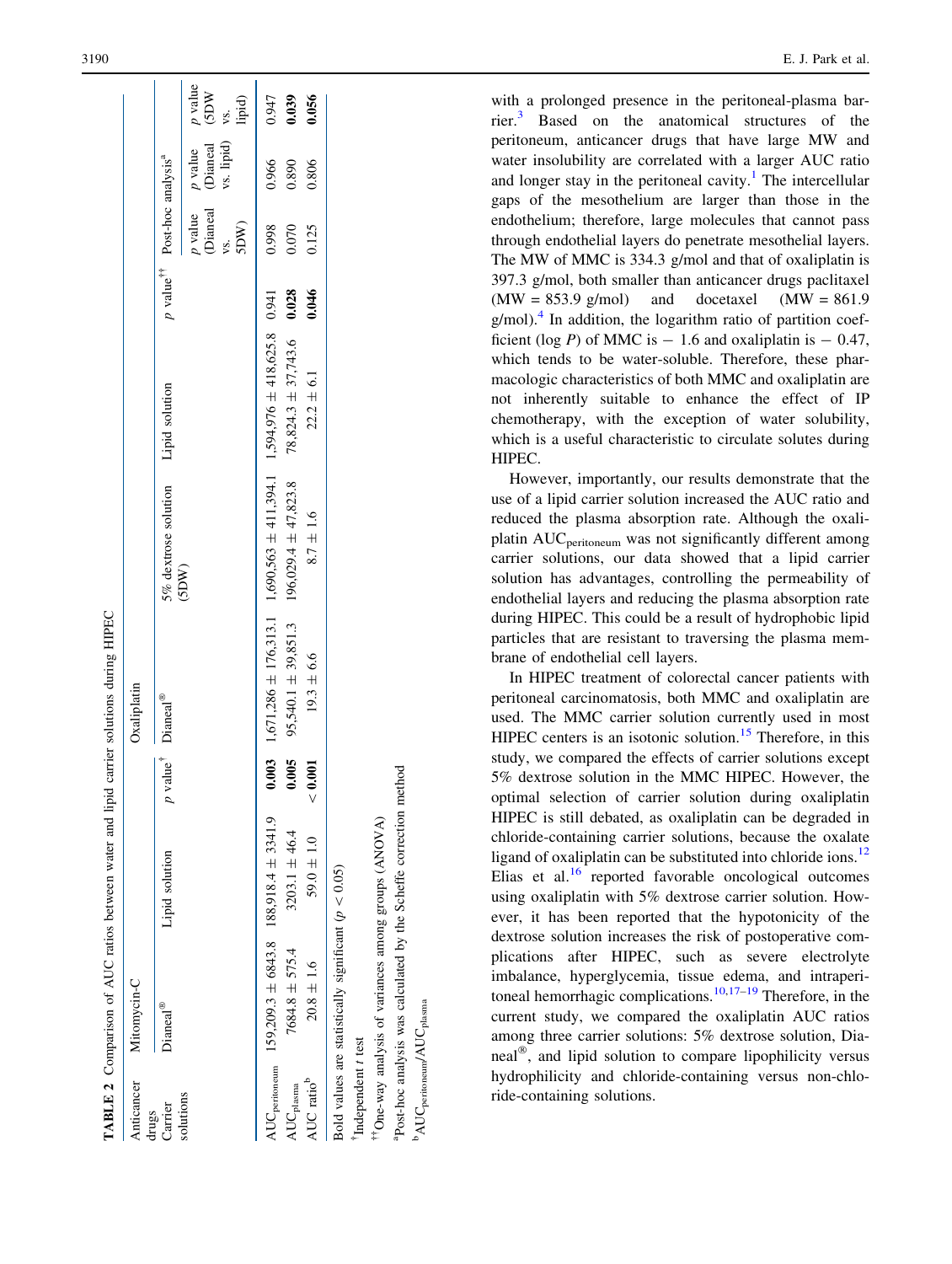| Anticancer drugs | Carrier solutions     | Estimated formulas of the graph<br>for the plasma drug concentrations<br>(MMC: Fig. $2a$ , oxaliplatin: Fig. $2c$ ) | Estimated concentration<br>gradient (SE) | $p$ value                                                         |
|------------------|-----------------------|---------------------------------------------------------------------------------------------------------------------|------------------------------------------|-------------------------------------------------------------------|
| Mitomycin-C      | $Dianeal^{\circledR}$ | $C_{\text{plasma}} = 3.05 \cdot \text{time} + 30.99$                                                                | 3.05(0.21)                               | < 0.0001                                                          |
|                  | Lipid solution        | $C_{\text{plasma}} = 0.74 \cdot \text{time} + 27.80$                                                                | 0.74(0.23)                               |                                                                   |
| Oxaliplatin      | $Diancal^{\circledR}$ | $C_{\text{plasma}} = 59.15 \cdot \text{time} - 126.21$                                                              | 59.15 (7.52)                             | < 0.0001                                                          |
|                  | 5\% dextrose solution | $C_{\text{plasma}} = 113.21 \cdot \text{time} - 57.74$                                                              | 113.21 (7.35)                            | (Dianeal vs. 5DW, $p < 0.001$ ;                                   |
|                  | Lipid solution        | $C_{\text{plasma}} = 43.05 \cdot \text{time} + 14.56$                                                               | 43.05(7.35)                              | Dianeal vs. lipid, $p = 0.3957$ ;<br>5DW vs. lipid, $p < 0.001$ ) |

<span id="page-6-0"></span>TABLE 3 Estimated formulas for the anticancer drug concentration in the plasma

Estimated formulas was calculated by random intercept model

Bold values are statistically significant ( $p < 0.05$ )

Cplasma, concentration of plasma; SE, standard error; 5DW, 5% dextrose

- Calculated by linear mixed model

According to the comparison of carrier solutions between lipophilicity and hydrophilicity, the oxaliplatin AUCperitoneum was not significantly different among carrier solutions. However, the AUC<sub>plasma</sub> of the lipid solution was lower than that of the 5% dextrose solution. In addition, the AUC ratio in the lipid solution was marginally higher than hydrophilic carrier solution in both oxaliplatin and MMC HIPEC. Thus, in this study, the lipophilicity of a carrier solution seemed to have an advantage in reducing plasma absorption and increasing the AUC ratio compared with hydrophilic carrier solutions.

In HIPEC using oxaliplatin, 30-min duration is regarded as clinically suitable considering half-life of oxaliplatin and systemic toxicities. $20$  However, because this study was the first experiment to use a lipophilic carrier solution for oxaliplatin-HIPEC, HIPEC was performed to evaluate fully pharmacologic properties of lipid carrier solution until 60 min. The AUC ratio of oxaliplatin in the lipid solution was higher than 5% dextrose solution at both 30 and 60 min.

Compared with the pharmacological effects of oxaliplatin in the chloride-containing solutions, our results support the effectiveness of Dianeal®. The chloride concentration of Dianeal® is 96 mmol/L, whereas that for 5% dextrose solution is 0 mmol/L. Lipision® is composed of purified soybean oil, purified phospholipid, and glycerin. As demonstrated in Table [2,](#page-5-0) Dianeal® exhibited advantages to reducing plasma absorption of anticancer drugs, compared with 5% dextrose solution, when performing oxaliplatin HIPEC. In addition, structural instability of oxaliplatin in the chloride-containing solutions during HIPEC could be acceptable, as a previous report by Mehta et al. $12,21$  indicated that the degradation rates of oxaliplatin is limited within 10–15% in the chloride-containing HIPEC carrier solution. It is also expected that peritoneal dialysis solutions such a Dianeal $^{\circledR}$  can have advantages to reduce postoperative complications, such as electrolyte imbalance and metabolic disturbance.

Our study results also showed that the AUC ratio of a lipid carrier solution was larger than other carrier solutions. However, there are some limitations in using lipid carrier solutions in clinical applications for HIPEC. Lipision®, which was used in this study, is a fat emulsion. Although the lipid layers of Lipision® retard plasma absorption rates of anticancer drugs during HIPEC, the hypertonicity and electrical resistance of these lipid layers can inhibit the permeability of peritoneal-plasma barriers. In addition, according to the pharmacokinetic principles of HIPEC, longer duration in the peritoneum delays recirculation of the tumor core.<sup>[1](#page-7-0)</sup> Because the efficacy of HIPEC is related to sustained peritoneal drug concentrations, as well as drug infiltration into the tumor core, this contrary phenomenon should be considered in selecting an optimal IP chemotherapeutic agent. In our results, although the lipid carrier solution prolonged peritoneal occupancy, as well as reduced plasma absorption rate, the hydrophobicity of the lipid solution might be inadequate to recirculate into tumor core from the capillary vessels and to increase cytotoxicity. Furthermore, because the bioavailability of anticancer agents is assessed from the release rate of an entrapped drug in lipid layers, it can be questioned whether anticancer agents mixed in a lipid carrier solution have complete tumor cell cytotoxicity during HIPEC.<sup>[3,22,23](#page-7-0)</sup> The release rate of anticancer drugs in the lymphatic channels and the risk of fat embolism are also to be considered when a lipid carrier solution is used during HIPEC.

This study has several limitations, including a small sample-sized experiment in the animal model. In addition, there is a lack of investigation into both the cytotoxic effects and the rate of lymphatic spread of anticancer drugs during HIPEC with a lipophilic carrier solution. Naïve oxaliplatin is known to have less cytotoxicity than dichloro-platinum compound  $Pt(dach)Cl<sub>2</sub>$ , which is an active form that is transformed in chloride-containing media.[24,25](#page-7-0) Because our study measured platinum